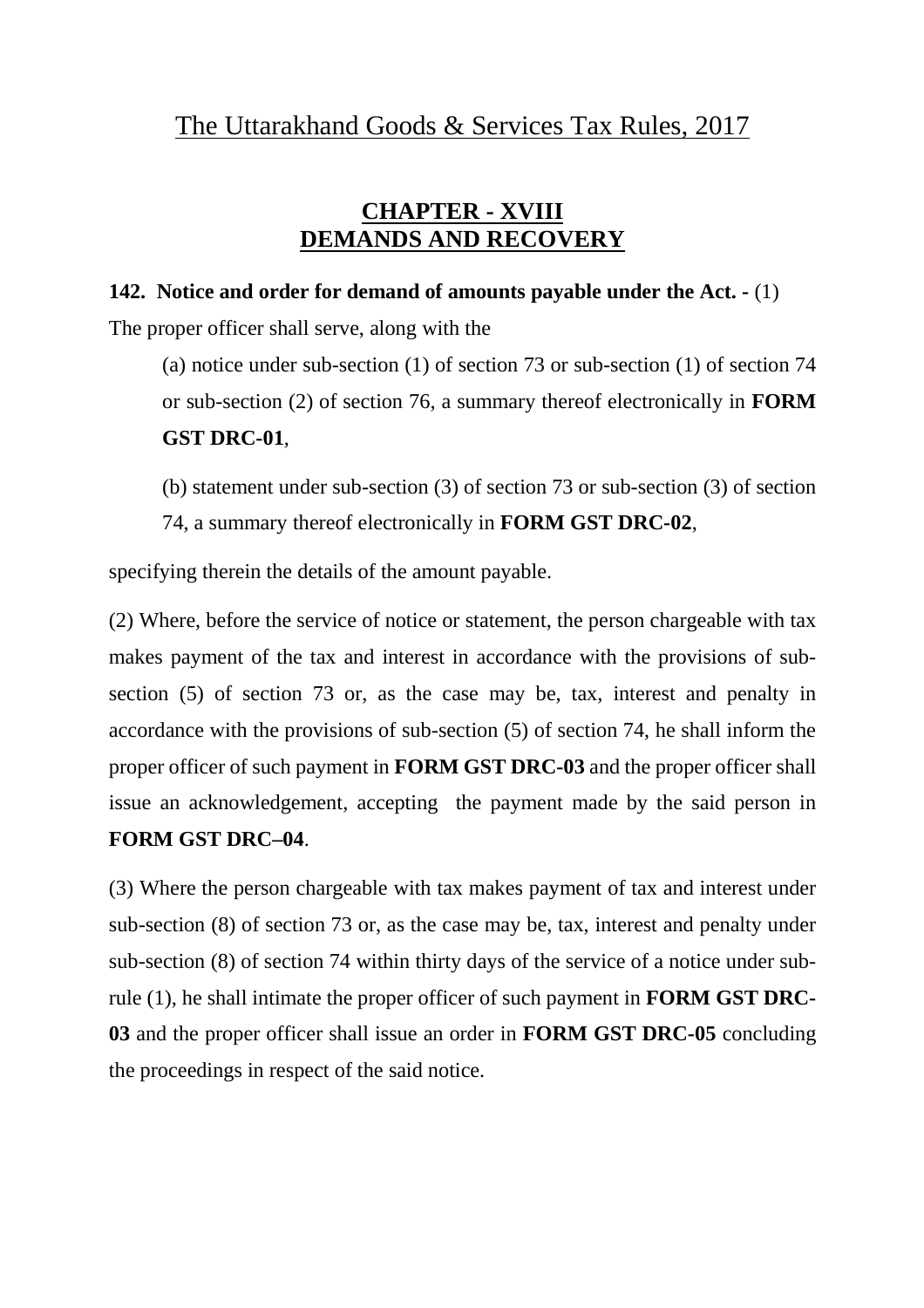(4) The representation referred to in sub-section (9) of section 73 or sub-section (9) of section 74 or sub-section (3) of section 76 shall be in **FORM GST DRC-06***.*

(5) A summary of the order issued under sub-section (9) of section 73 or sub-section (9) of section 74 or sub-section (3) of section 76 shall be uploaded electronically in **FORM GST DRC-07**, specifying therein the amount of tax, interest and penalty payable by the person chargeable with tax.

(6)The order referred to in sub-rule (5) shall be treated as the notice for recovery.

(7) Any rectification of the order, in accordance with the provisions of section 161, shall be made by the proper officer in **FORM GST DRC-08.**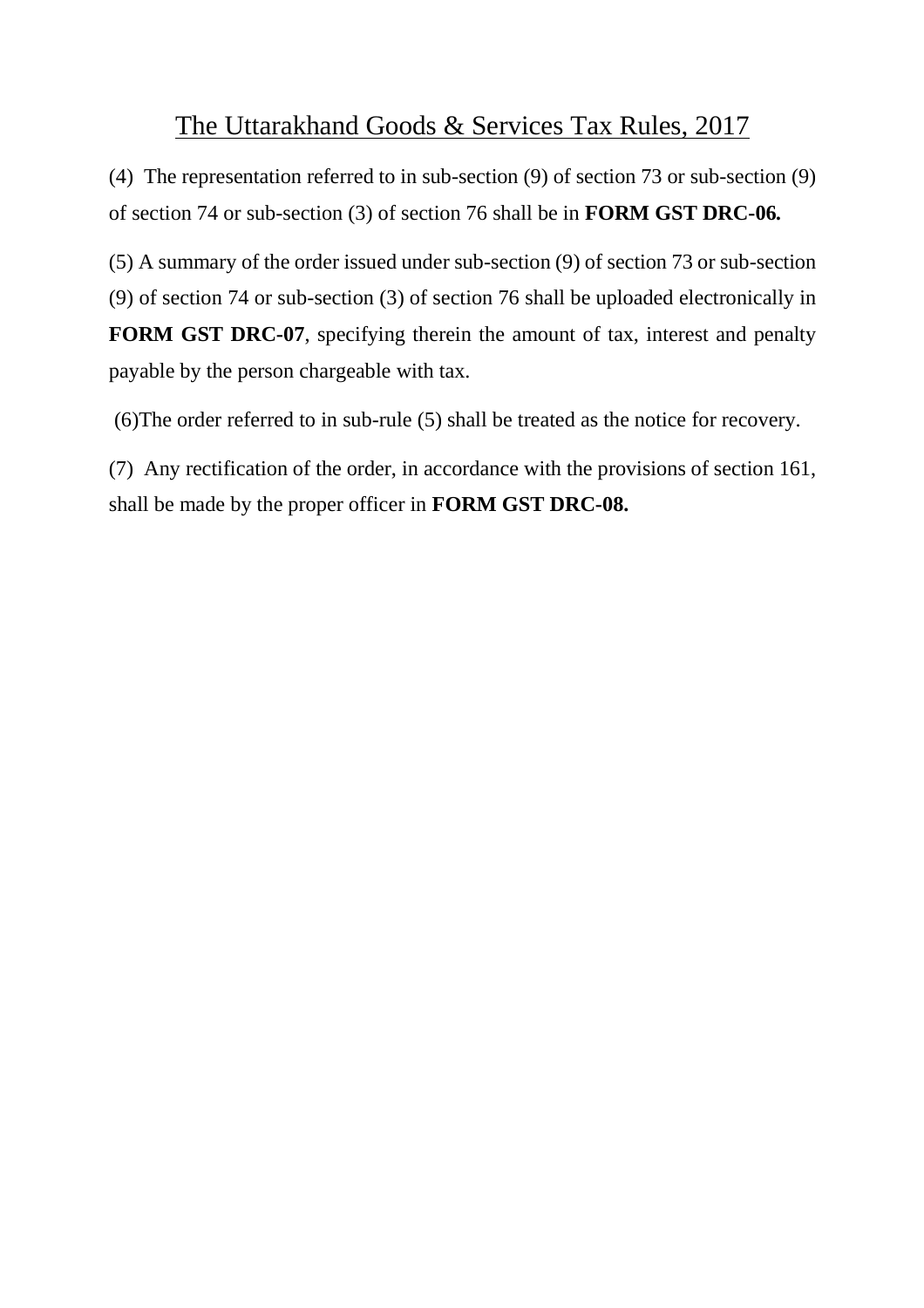**143. Recovery by deduction from any money owed**. -Where any amount payable by a person (hereafter referred to in this rule as "the defaulter") to the Government under any of the provisions of the Act or the rules made thereunder is not paid, the proper officer may require, in **FORM GST DRC-09**, a specified officer to deduct the amount from any money owing to such defaulter in accordance with the provisions of clause (a) of sub-section (1) of section 79.

*Explanation.* -For the purposes of this rule, "specified officer" shall mean any officer of the Central Government or a State Government or the Government of a Union territory or a local authority, or of a Board or Corporation or a company owned or controlled, wholly or partly, by the Central Government or a State Government or the Government of a Union territory or a local authority.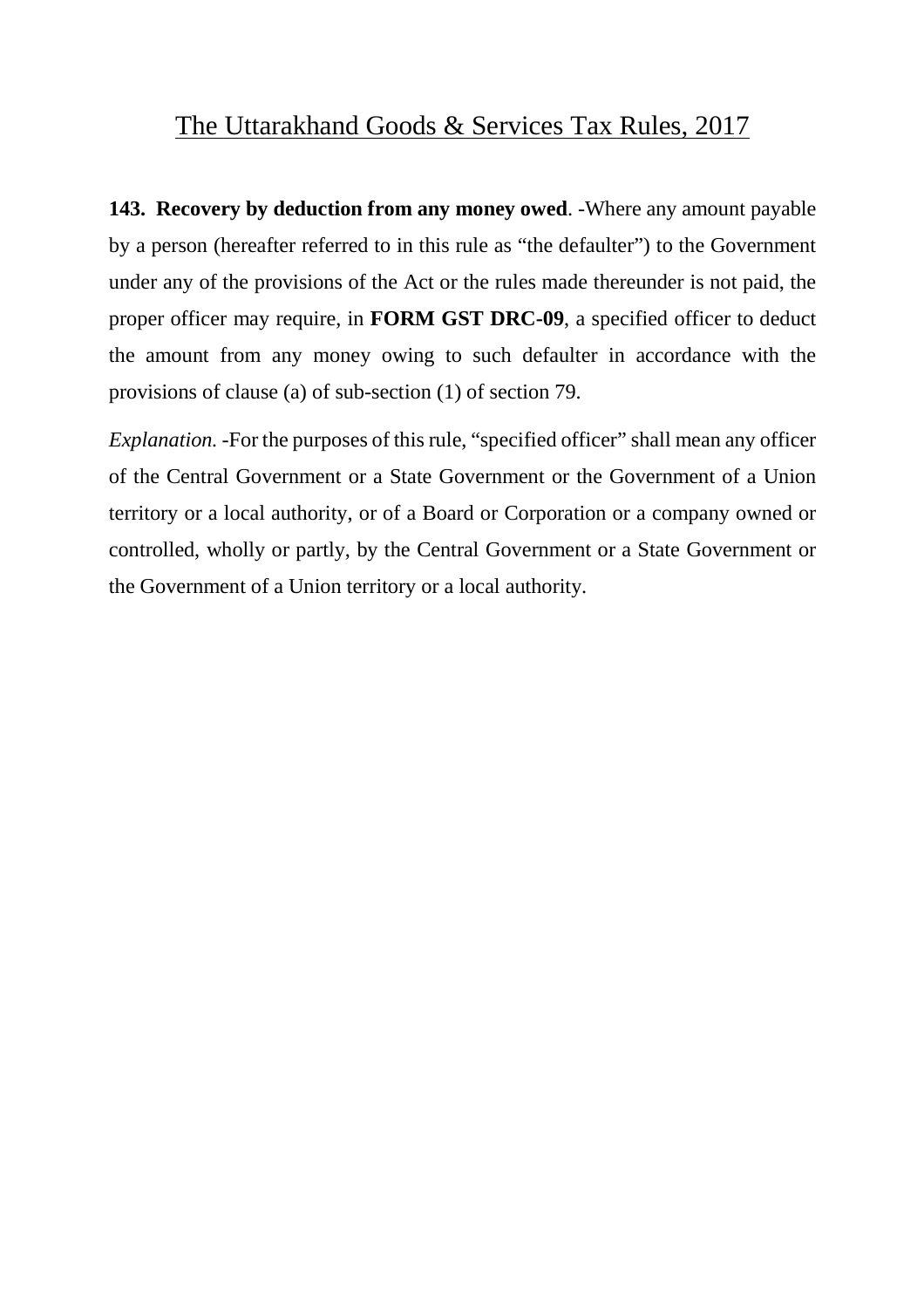**144. Recovery by sale of goods under the control of proper officer. -** (1) Where any amount due from a defaulter is to be recovered by selling goods belonging to such person in accordance with the provisions of clause (b) of sub-section (1) of section 79, the proper officer shall prepare an inventory and estimate the market value of such goods and proceed to sell only so much of the goods as may be required for recovering the amount payable along with the administrative expenditure incurred on the recovery process.

(2) The said goods shall be sold through a process of auction, including e-auction, for which a notice shall be issued in **FORM GST DRC-10** clearly indicating the goods to be sold and the purpose of sale.

(3) The last day for submission of bid or the date of auction shall not be earlier than fifteen days from the date of issue of the notice referred to in sub-rule (2):

Provided that where the goods are of perishable or hazardous nature or where the expenses of keeping them in custody are likely to exceed their value, the proper officer may sell them forthwith.

(4) The proper officer may specify the amount of pre-bid deposit to be furnished in the manner specified by such officer, to make the bidders eligible to participate in the auction, which may be returned to the unsuccessful bidders, forfeited in case the successful bidder fails to make the payment of the full amount, as the case may be.

(5) The proper officer shall issue a notice to the successful bidder in **FORM GST DRC-11** requiring him to make the payment within a period of fifteen days from the date of auction. On payment of the full bid amount, the proper officer shall transfer the possession of the said goods to the successful bidder and issue a certificate in **FORM GST DRC-12.**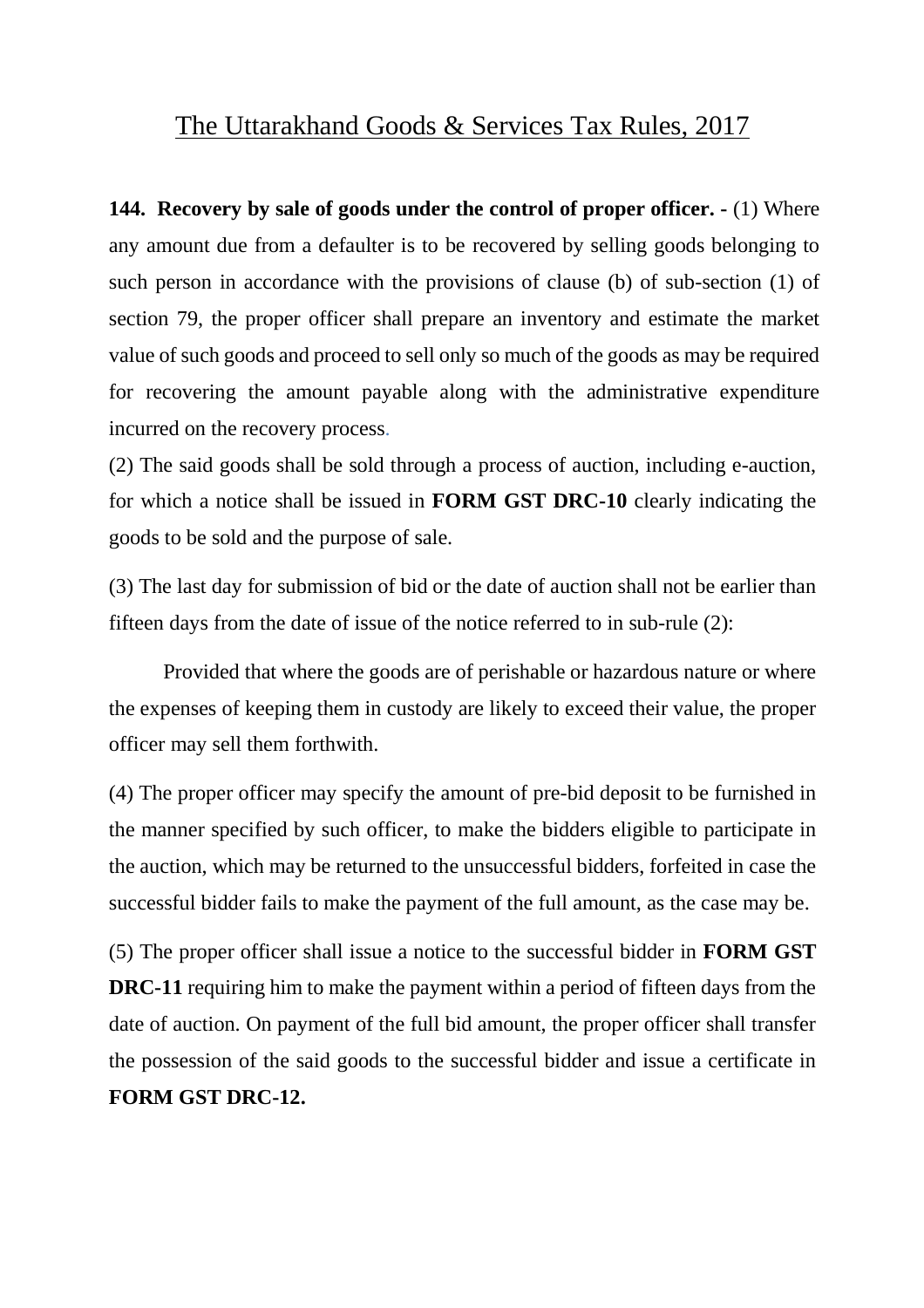(6) Where the defaulter pays the amount under recovery, including any expenses incurred on the process of recovery, before the issue of the notice under sub-rule (2), the proper officer shall cancel the process of auction and release the goods.

(7) The proper officer shall cancel the process and proceed for re-auction where no bid is received or the auction is considered to be non-competitive due to lack of adequate participation or due to low bids.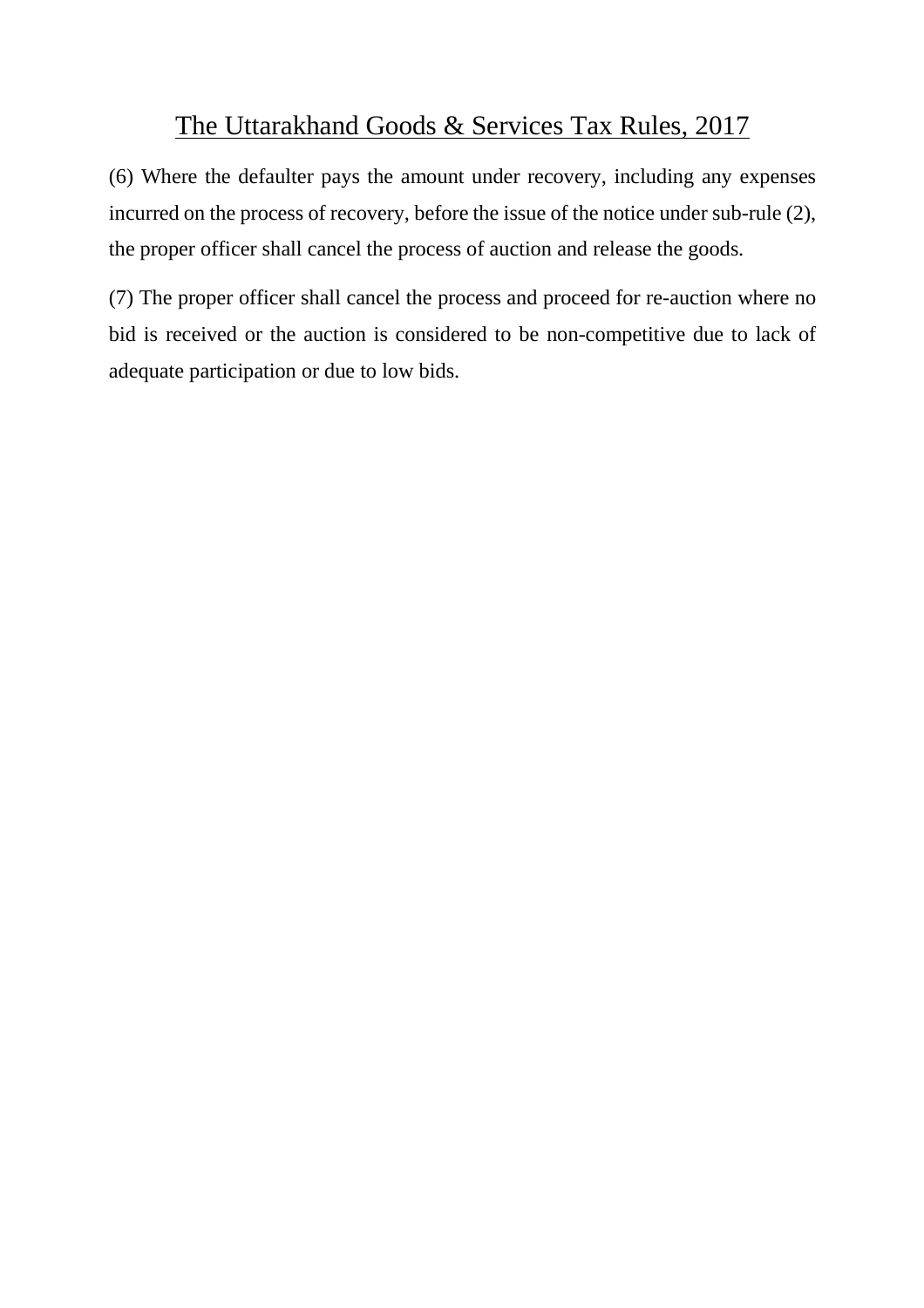**145. Recovery from a third person. - (**1) The proper officer may serve upon a person referred to in clause (c) of sub-section (1) of section 79 (hereafter referred to in this rule as "the third person"), a notice in **FORM GST DRC-13** directing him to deposit the amount specified in the notice.

(2) Where the third person makes the payment of the amount specified in the notice issued under sub-rule (1), the proper officer shall issue a certificate in **FORM GST DRC-14** to the third person clearly indicating the details of the liability so discharged.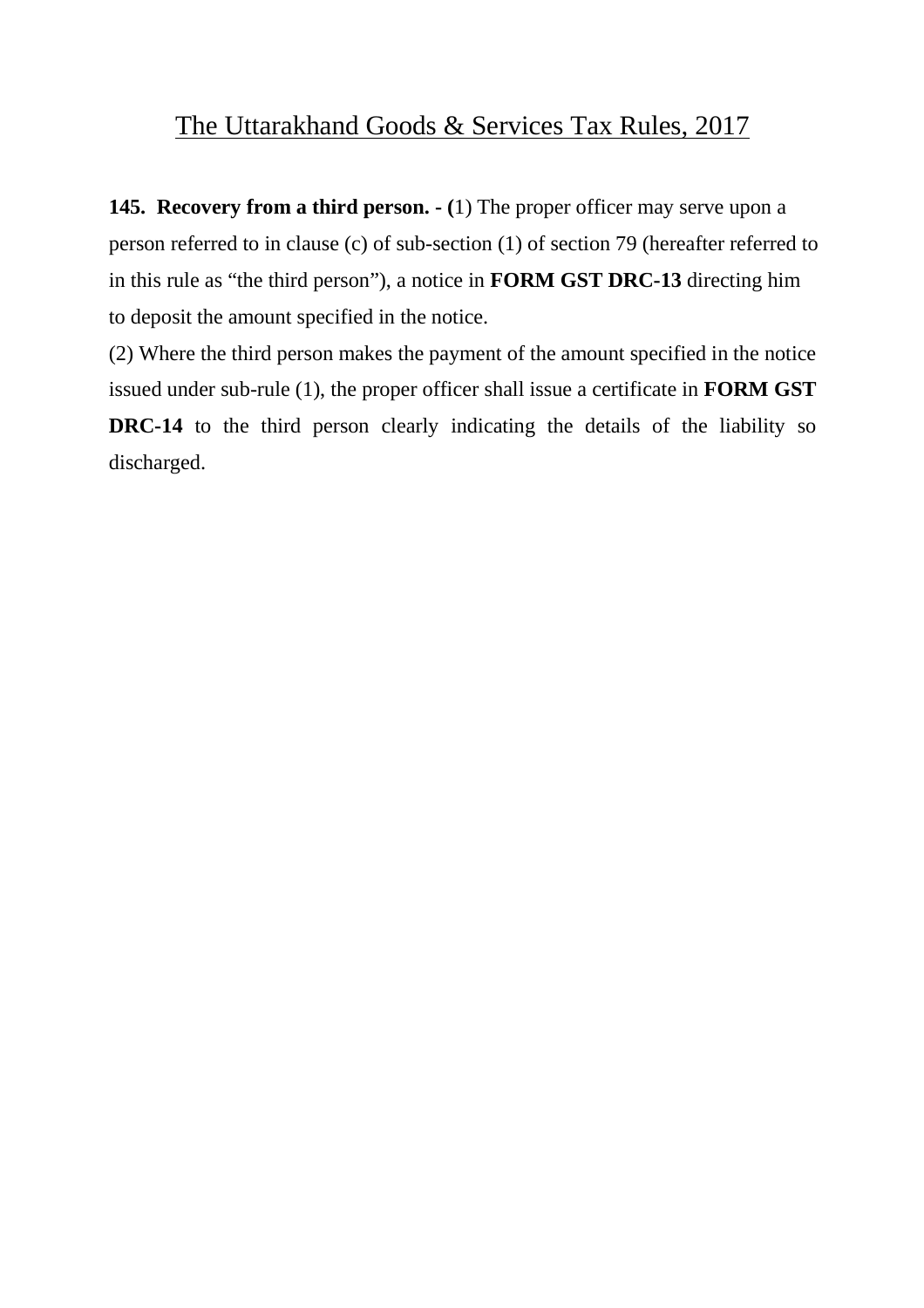**146. Recovery through execution of a decree, etc. -** Where any amount is payable to the defaulter in the execution of a decree of a civil court for the payment of money or for sale in the enforcement of a mortgage or charge, the proper officer shall send a request in **FORM GST DRC-15** to the said court and the court shall, subject to the provisions of the Code of Civil Procedure, 1908 (5 of 1908), execute the attached decree, and credit the net proceeds for settlement of the amount recoverable.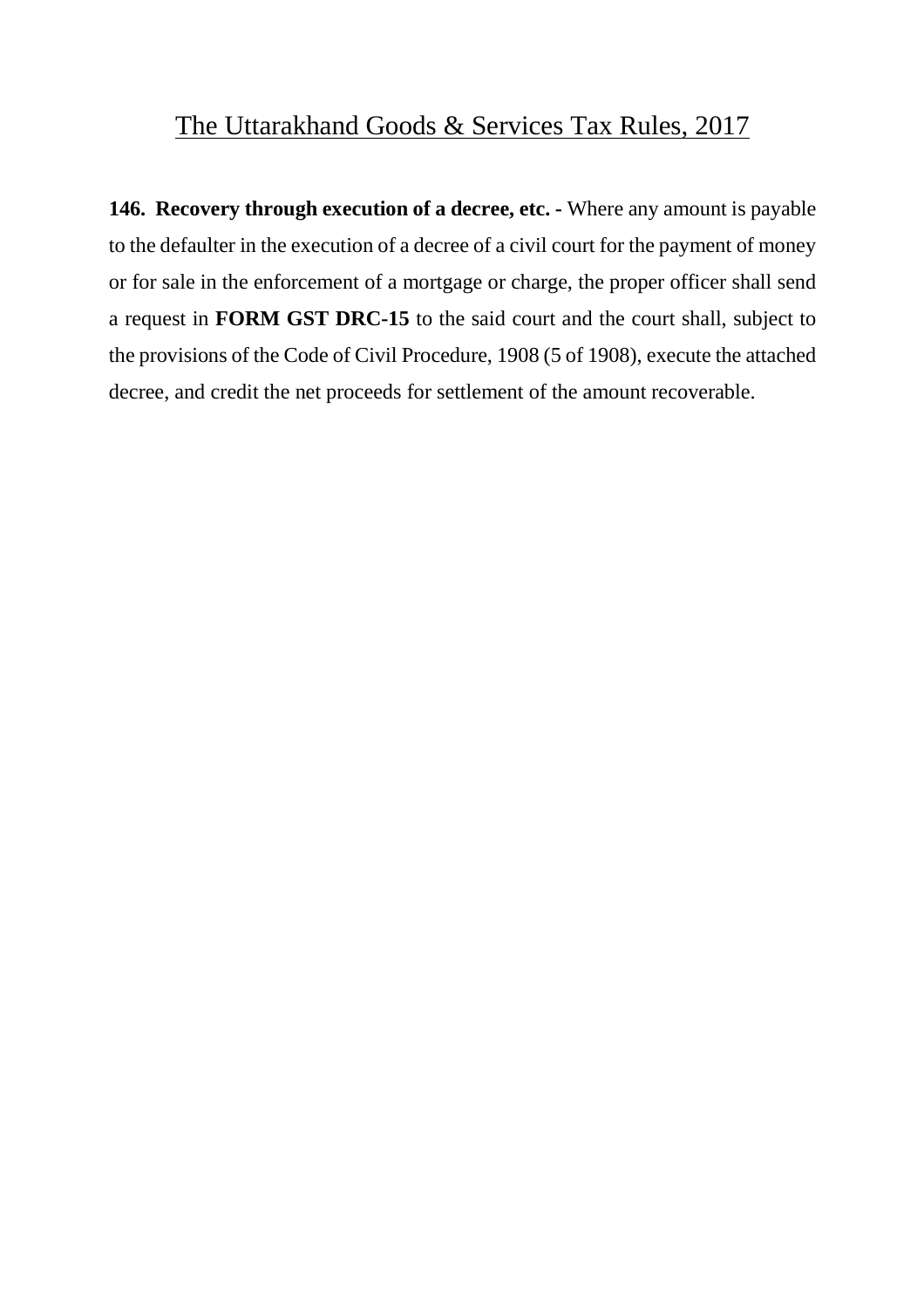**147. Recovery by sale of movable or immovable property. - (**1) The proper officer shall prepare a list of movable and immovable property belonging to the defaulter, estimate their value as per the prevalent market price and issue an order of attachment or distraint and a notice for sale in **FORM GST DRC- 16** prohibiting any transaction with regard to such movable and immovable property as may be required for the recovery of the amount due:

Provided that the attachment of any property in a debt not secured by a negotiable instrument, a share in a corporation, or other movable property not in the possession of the defaulter except for property deposited in, or in the custody of any Court, shall be attached in the manner provided in rule 151.

(2) The proper officer shall send a copy of the order of attachment or distraint to the concerned Revenue Authority or Transport Authority or any such Authority to place encumbrance on the said movable or immovable property, which shall be removed only on the written instructions from the proper officer to that effect.

(3) Where the property subject to the attachment or distraint under sub-rule (1) is-

(a) an immovable property, the order of attachment or distraint shall be affixed on the said property and shall remain affixed till the confirmation of sale;

(b)a movable property, the proper officer shall seize the said property in accordance with the provisions of chapter XIV of the Act and the custody of the said property shall either be taken by the proper officer himself or an officer authorised by him.

(4) The property attached or distrained shall be sold through auction, including eauction, for which a notice shall be issued in **FORM GST DRC- 17** clearly indicating the property to be sold and the purpose of sale.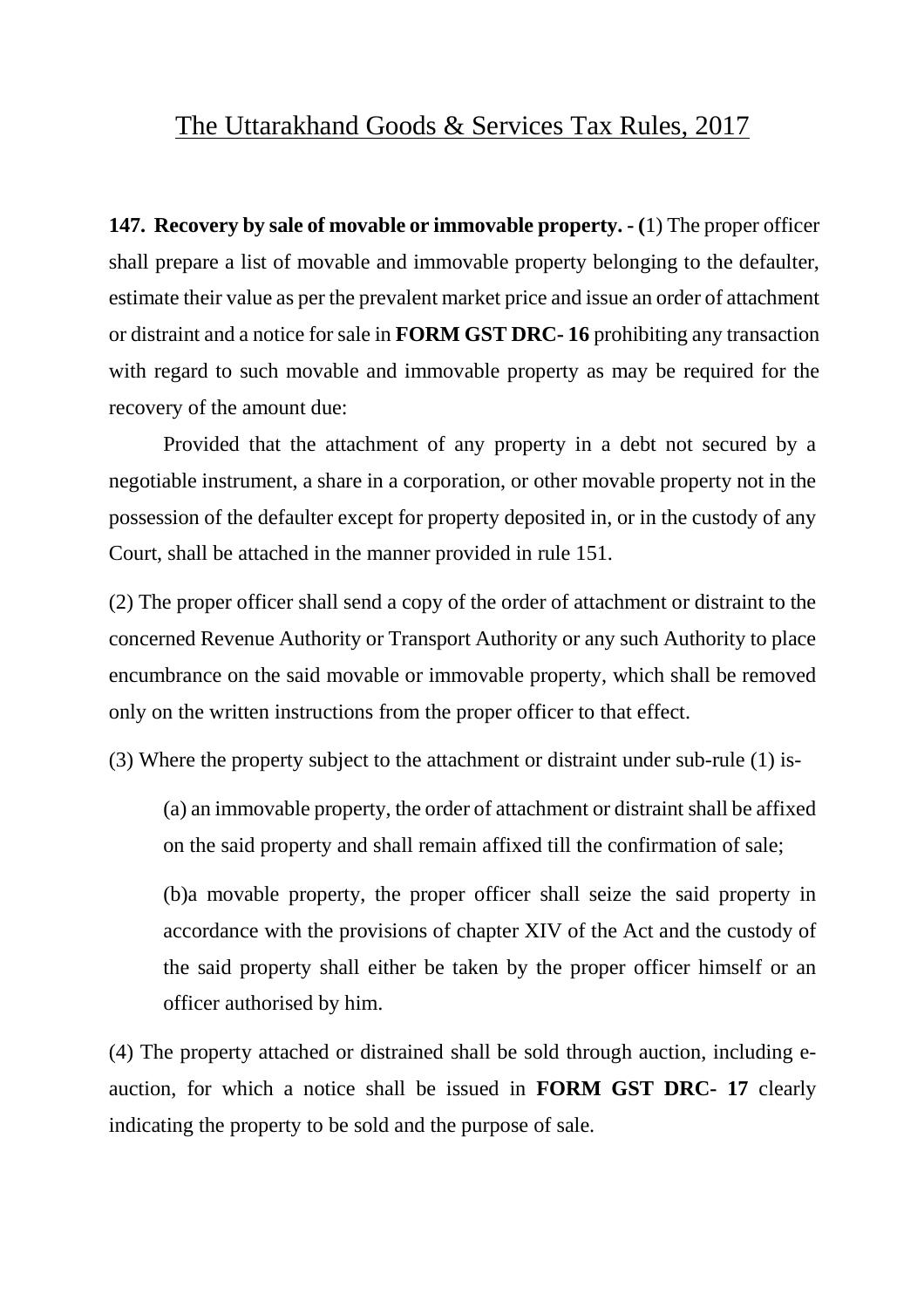(5) Notwithstanding anything contained in the provision of this Chapter, where the property to be sold is a negotiable instrument or a share in a corporation, the proper officer may, instead of selling it by public auction, sell such instrument or a share through a broker and the said broker shall deposit to the Government so much of the proceeds of such sale, reduced by his commission, as may be required for the discharge of the amount under recovery and pay the amount remaining, if any, to the owner of such instrument or a share.

(6) The proper officer may specify the amount of pre-bid deposit to be furnished in the manner specified by such officer, to make the bidders eligible to participate in the auction, which may be returned to the unsuccessful bidders or, forfeited in case the successful bidder fails to make the payment of the full amount, as the case may be.

(7) The last day for the submission of the bid or the date of the auction shall not be earlier than fifteen days from the date of issue of the notice referred to in sub-rule  $(4)$ :

Provided that where the goods are of perishable or hazardous nature or where the expenses of keeping them in custody are likely to exceed their value, the proper officer may sell them forthwith.

(8) Where any claim is preferred or any objection is raised with regard to the attachment or distraint of any property on the ground that such property is not liable to such attachment or distraint, the proper officer shall investigate the claim or objection and may postpone the sale for such time as he may deem fit.

(9) The person making the claim or objection must adduce evidence to show that on the date of the order issued under sub-rule (1) he had some interest in, or was in possession of, the property in question under attachment or distraint.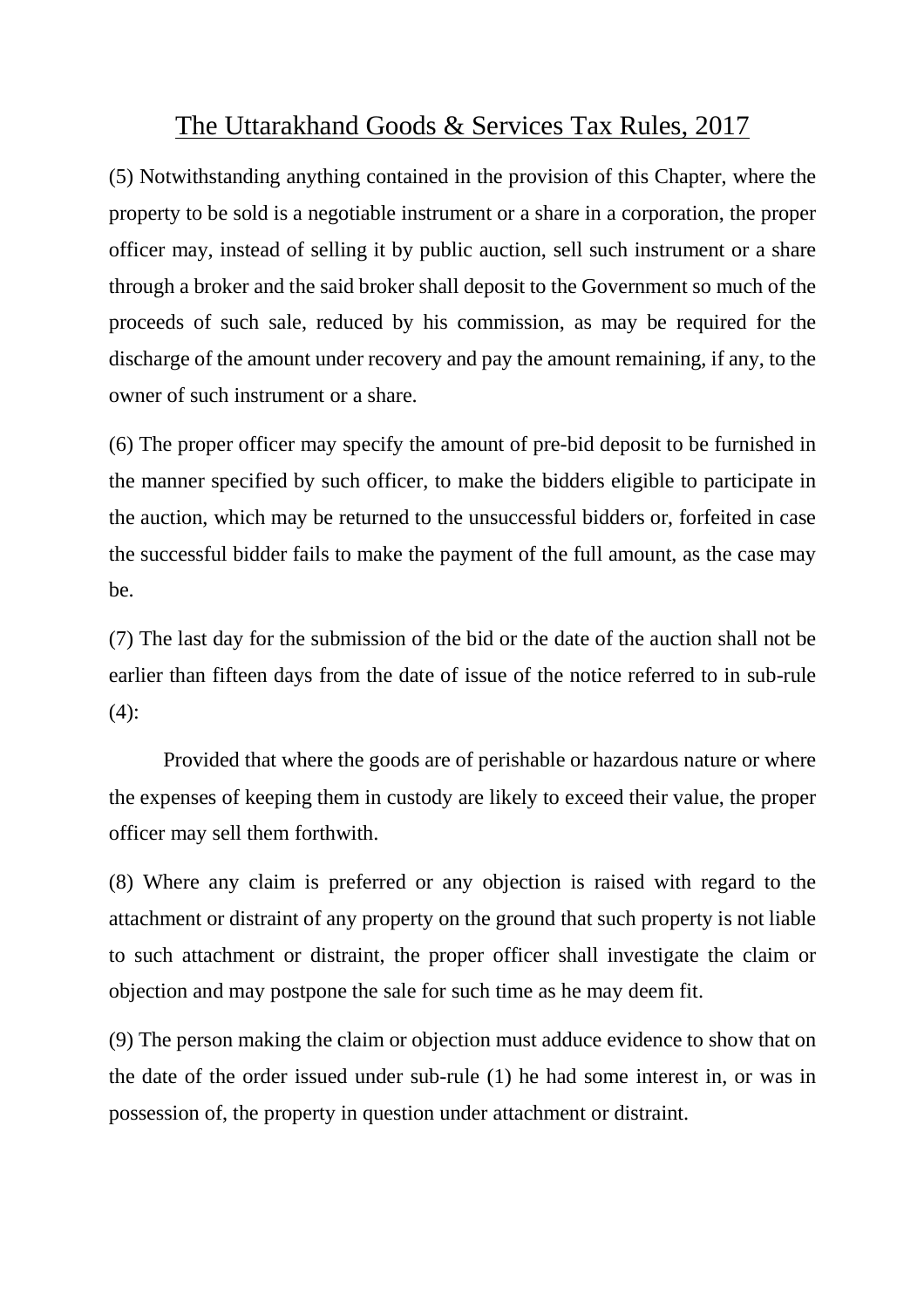(10) Where, upon investigation, the proper officer is satisfied that, for the reason stated in the claim or objection, such property was not, on the said date, in the possession of the defaulter or of any other person on his behalf or that, being in the possession of the defaulter on the said date, it was in his possession, not on his own account or as his own property, but on account of or in trust for any other person, or partly on his own account and partly on account of some other person, the proper officer shall make an order releasing the property, wholly or to such extent as he thinks fit, from attachment or distraint.

(11) Where the proper officer is satisfied that the property was, on the said date, in the possession of the defaulter as his own property and not on account of any other person, or was in the possession of some other person in trust for him, or in the occupancy of a tenant or other person paying rent to him, the proper officer shall reject the claim and proceed with the process of sale through auction.

(12) The proper officer shall issue a notice to the successful bidder in **FORM GST DRC-11** requiring him to make the payment within a period of fifteen days from the date of such notice and after the said payment is made, he shall issue a certificate in **FORM GST DRC-12** specifying the details of the property, date of transfer, the details of the bidder and the amount paid and upon issuance of such certificate, the rights, title and interest in the property shall be deemed to be transferred to such bidder:

Provided that where the highest bid is made by more than one person and one of them is a co-owner of the property, he shall be deemed to be the successful bidder.

(13) Any amount, including stamp duty, tax or fee payable in respect of the transfer of the property specified in sub-rule (12), shall be paid to the Government by the person to whom the title in such property is transferred.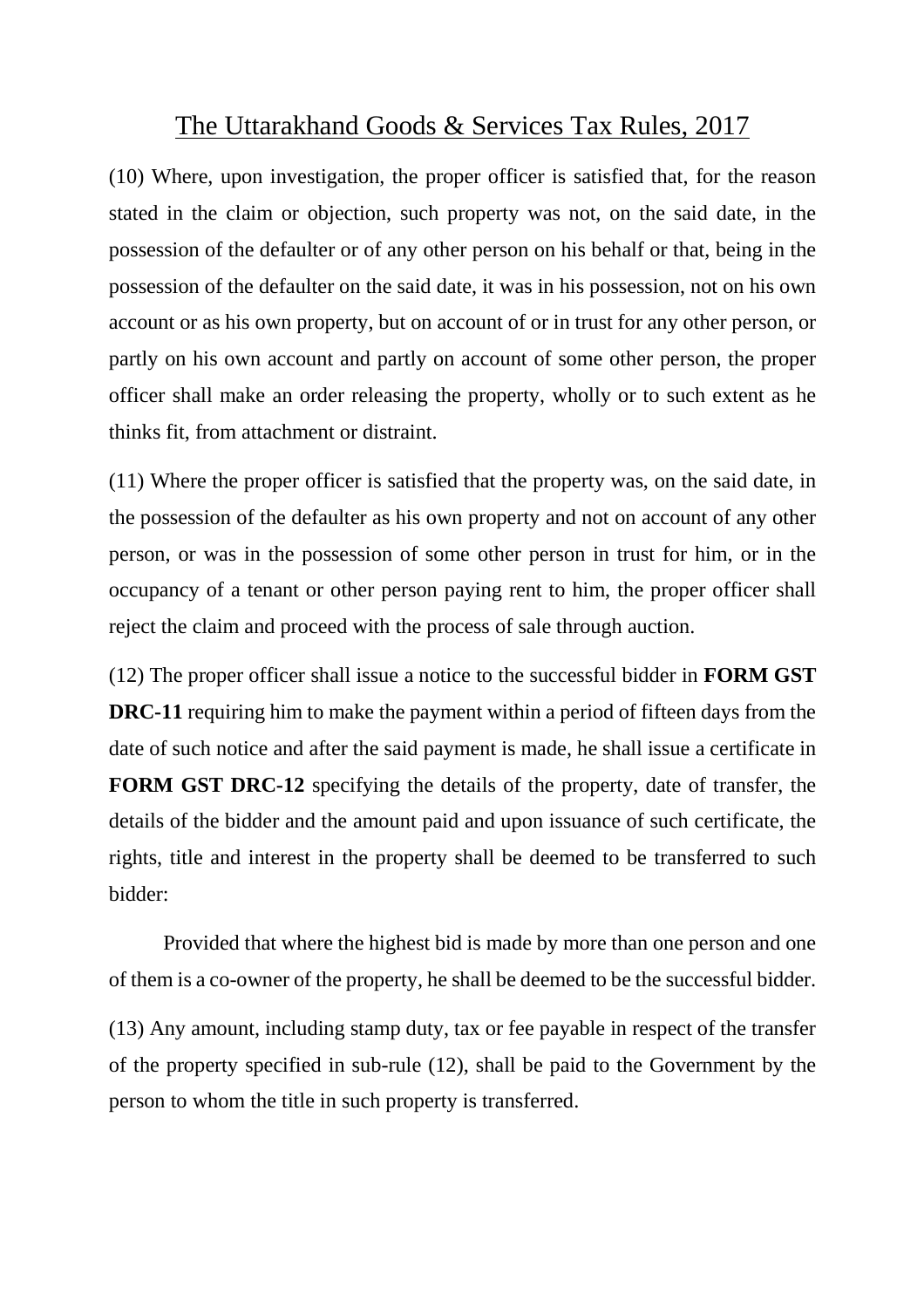(14) Where the defaulter pays the amount under recovery, including any expenses incurred on the process of recovery, before the issue of the notice under sub-rule (4), the proper officer shall cancel the process of auction and release the goods.

(15) The proper officer shall cancel the process and proceed for re-auction where no bid is received or the auction is considered to be non-competitive due to lack of adequate participation or due to low bids.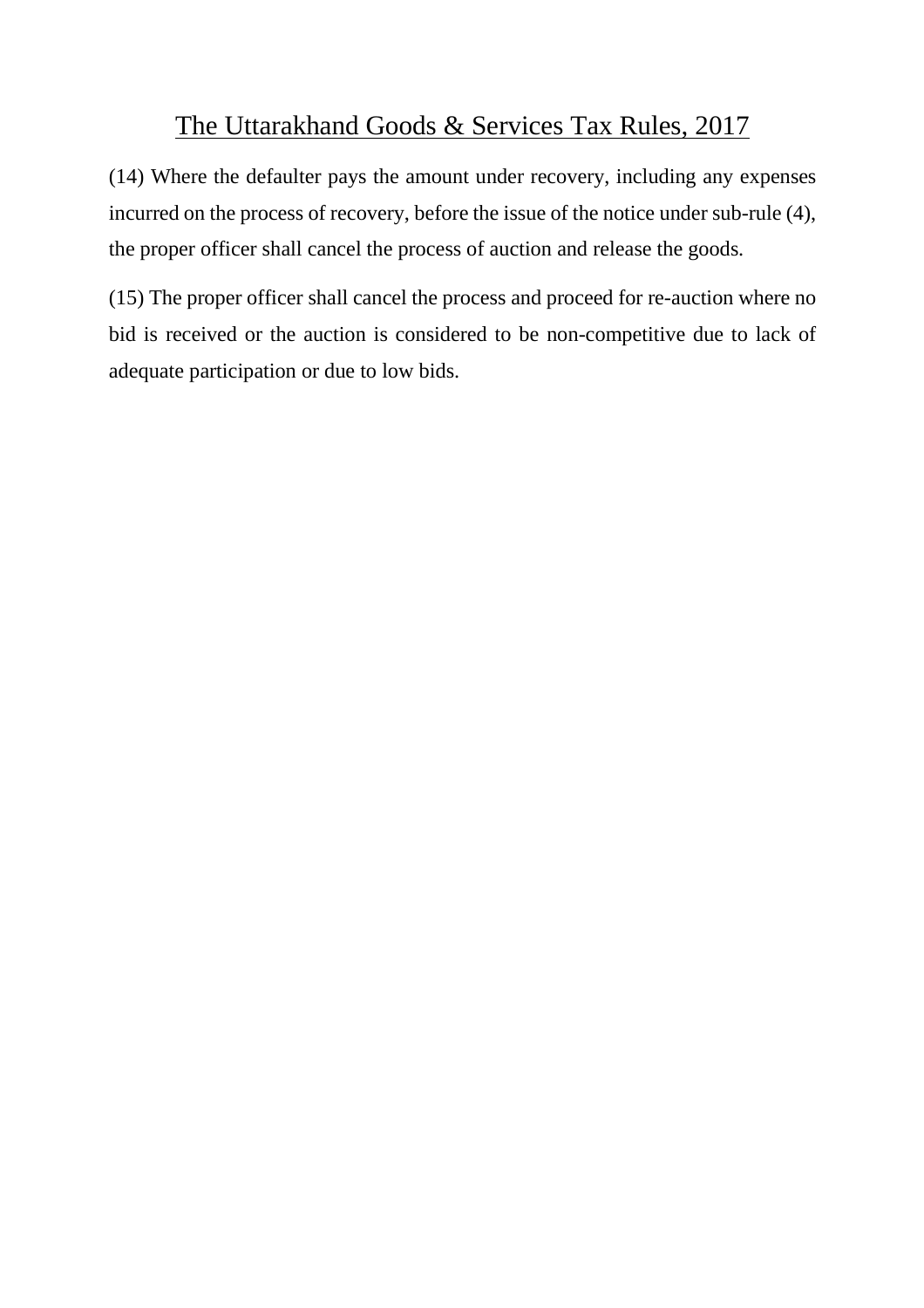**148. Prohibition against bidding or purchase by officer. -** No officer or other person having any duty to perform in connection with any sale under the provisions of this Chapter shall, either directly or indirectly, bid for, acquire or attempt to acquire any interest in the property sold.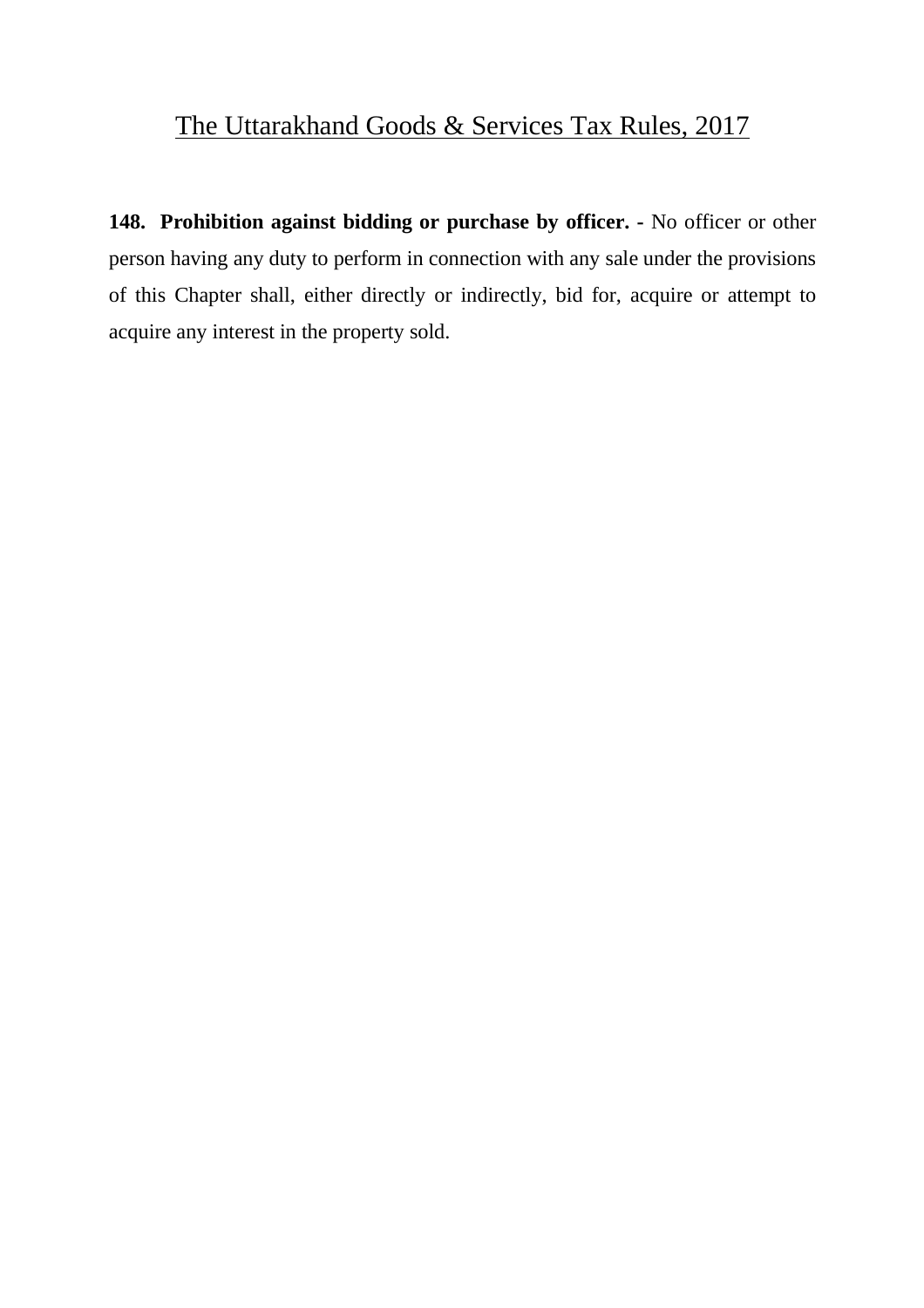**149. Prohibition against sale on holidays. -** No sale under the rules under the provision of this chapter shall take place on a Sunday or other general holidays recognized by the Government or on any day which has been notified by the Government to be a holiday for the area in which the sale is to take place.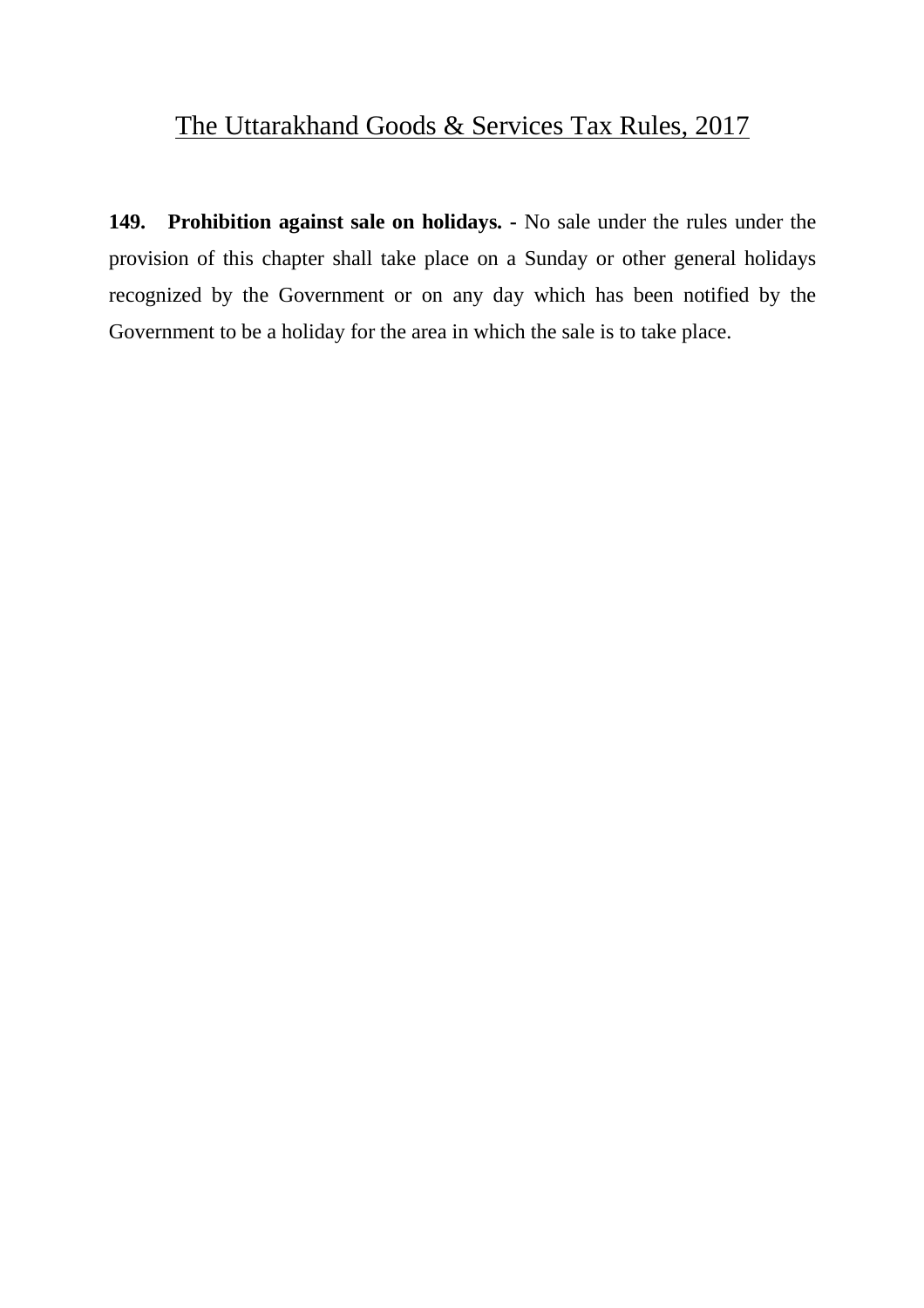**150. Assistance by police. -** The proper officer may seek such assistance from the officer-in-charge of the jurisdictional police station as may be necessary in the discharge of his duties and the said officer-in-charge shall depute sufficient number of police officers for providing such assistance.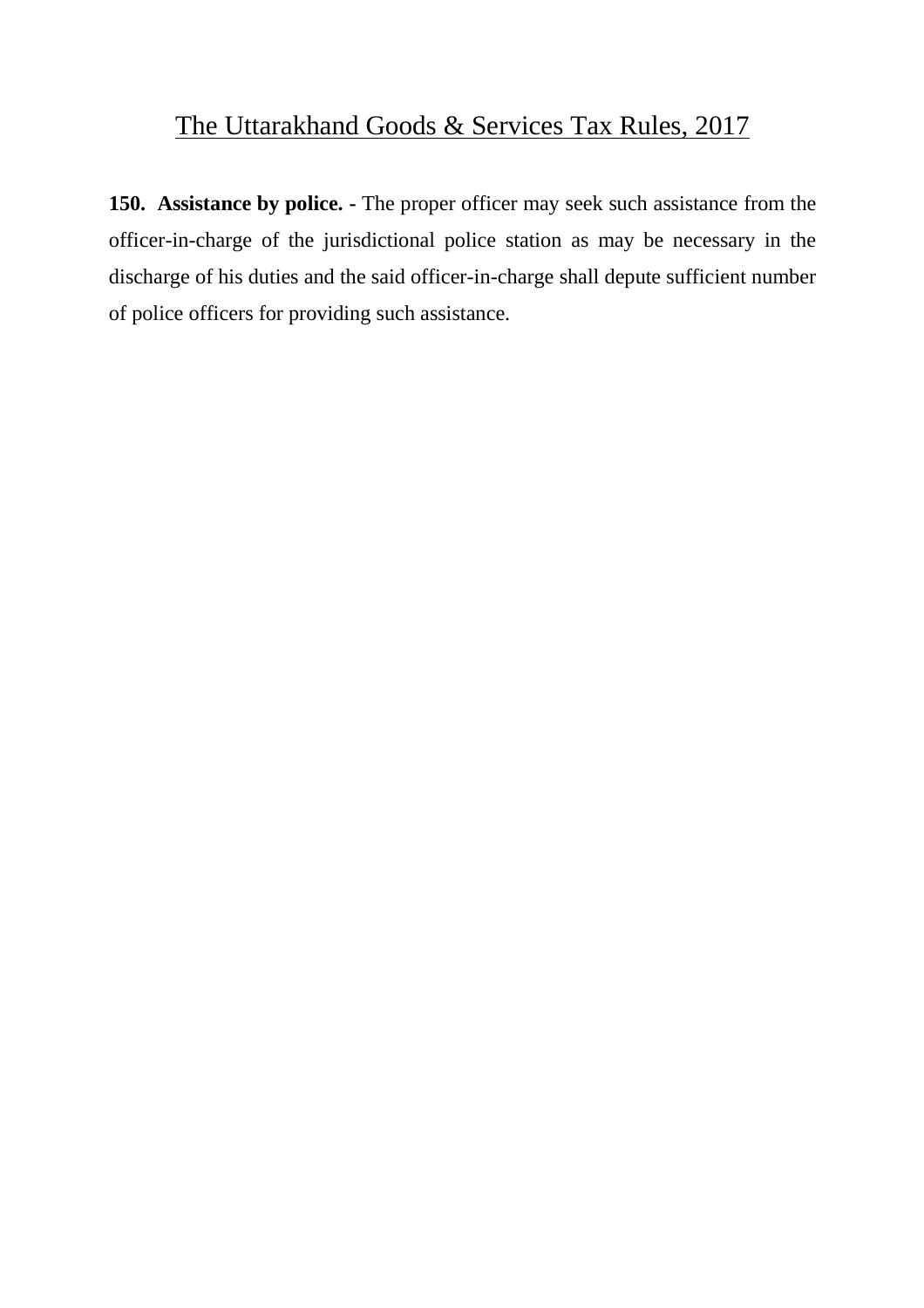**151. Attachment of debts and shares, etc. -** (1) A debt not secured by a negotiable instrument, a share in a corporation, or other movable property not in the possession of the defaulter except for property deposited in, or in the custody of any court shall be attached by a written order in **FORM GST DRC-16** prohibiting. -

(a) in the case of a debt, the creditor from recovering the debt and the debtor from making payment thereof until the receipt of a further order from the proper officer;

(b) in the case of a share, the person in whose name the share may be standing from transferring the same or receiving any dividend thereon;

(c) in the case of any other movable property, the person in possession of the same from giving it to the defaulter.

(2) A copy of such order shall be affixed on some conspicuous part of the office of the proper officer, and another copy shall be sent, in the case of debt, to the debtor, and in the case of shares, to the registered address of the corporation and in the case of other movable property, to the person in possession of the same.

(3) A debtor, prohibited under clause (a) of sub-rule (1), may pay the amount of his debt to the proper officer, and such payment shall be deemed as paid to the defaulter.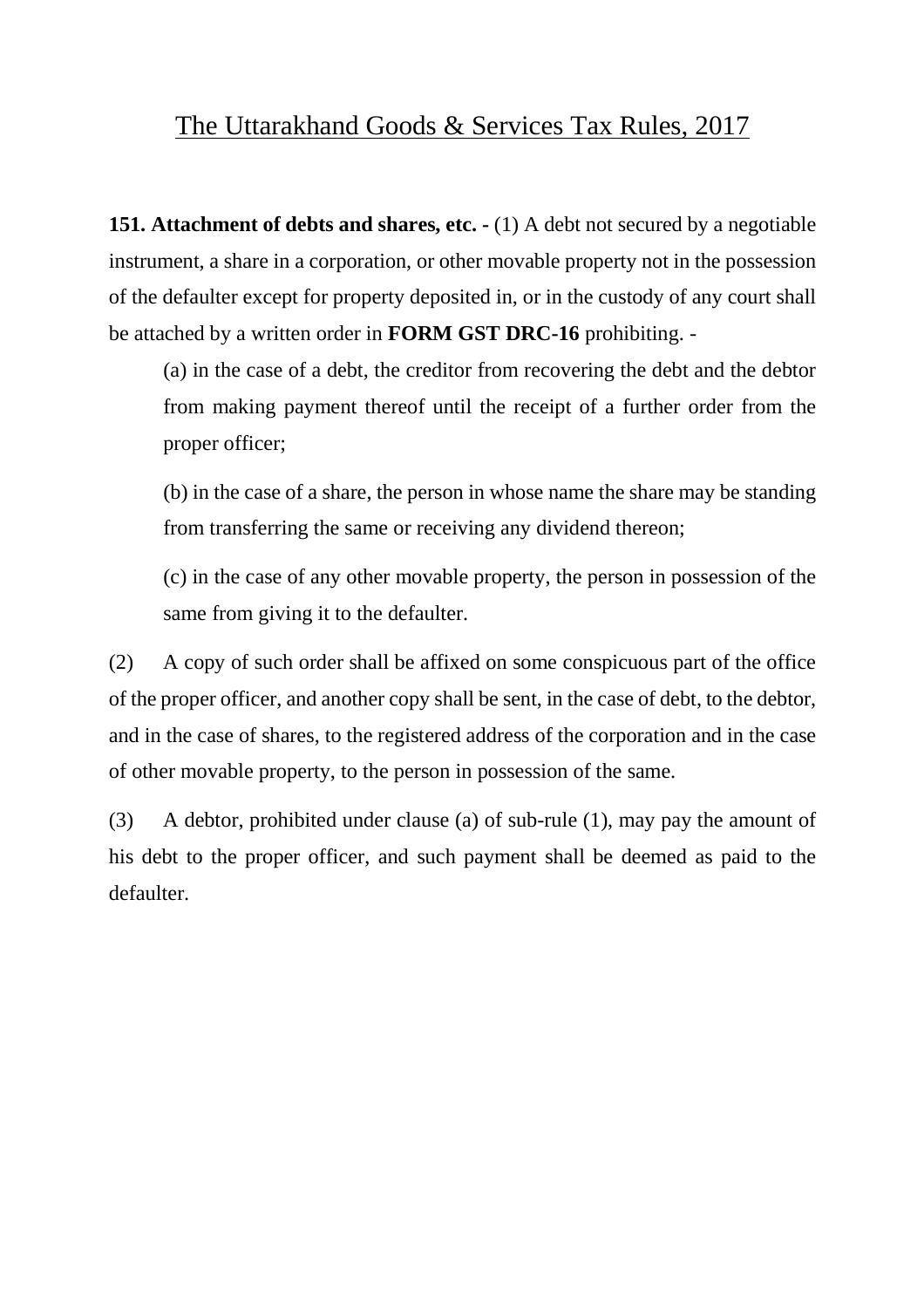**152. Attachment of property in custody of courts or Public Officer. -**Where the property to be attached is in the custody of any court or Public Officer, the proper officer shall send the order of attachment to such court or officer, requesting that such property, and any interest or dividend becoming payable thereon, may be held till the recovery of the amount payable.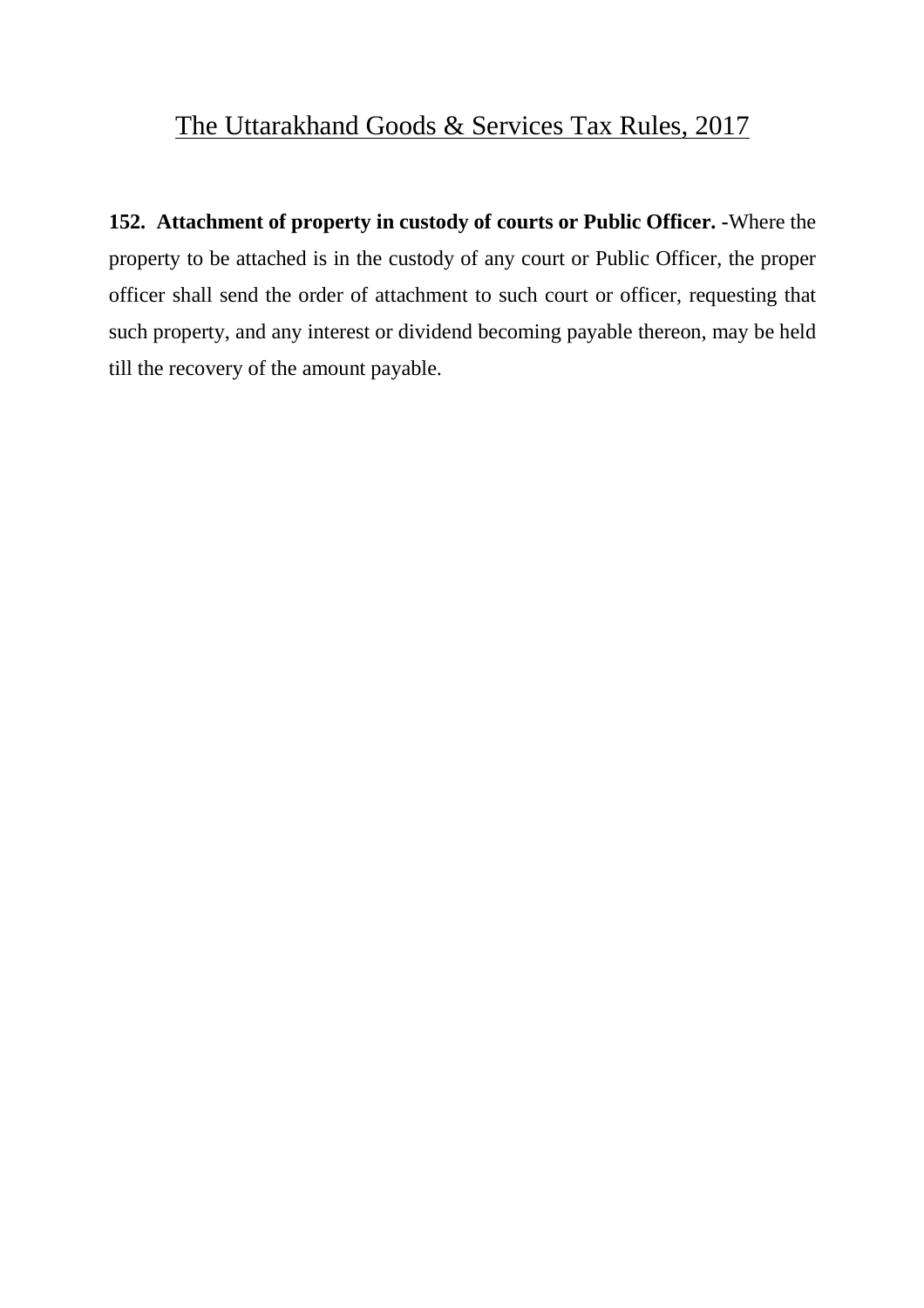**153. Attachment of interest in partnership. -** (1) Where the property to be attached consists of an interest of the defaulter, being a partner, in the partnership property, the proper officer may make an order charging the share of such partner in the partnership property and profits with payment of the amount due under the certificate, and may, by the same or subsequent order, appoint a receiver of the share of such partner in the profits, whether already declared or accruing, and of any other money which may become due to him in respect of the partnership, and direct accounts and enquiries and make an order for the sale of such interest or such other order as the circumstances of the case may require.

(2) The other partners shall be at liberty at any time to redeem the interest charged or, in the case of a sale being directed, to purchase the same.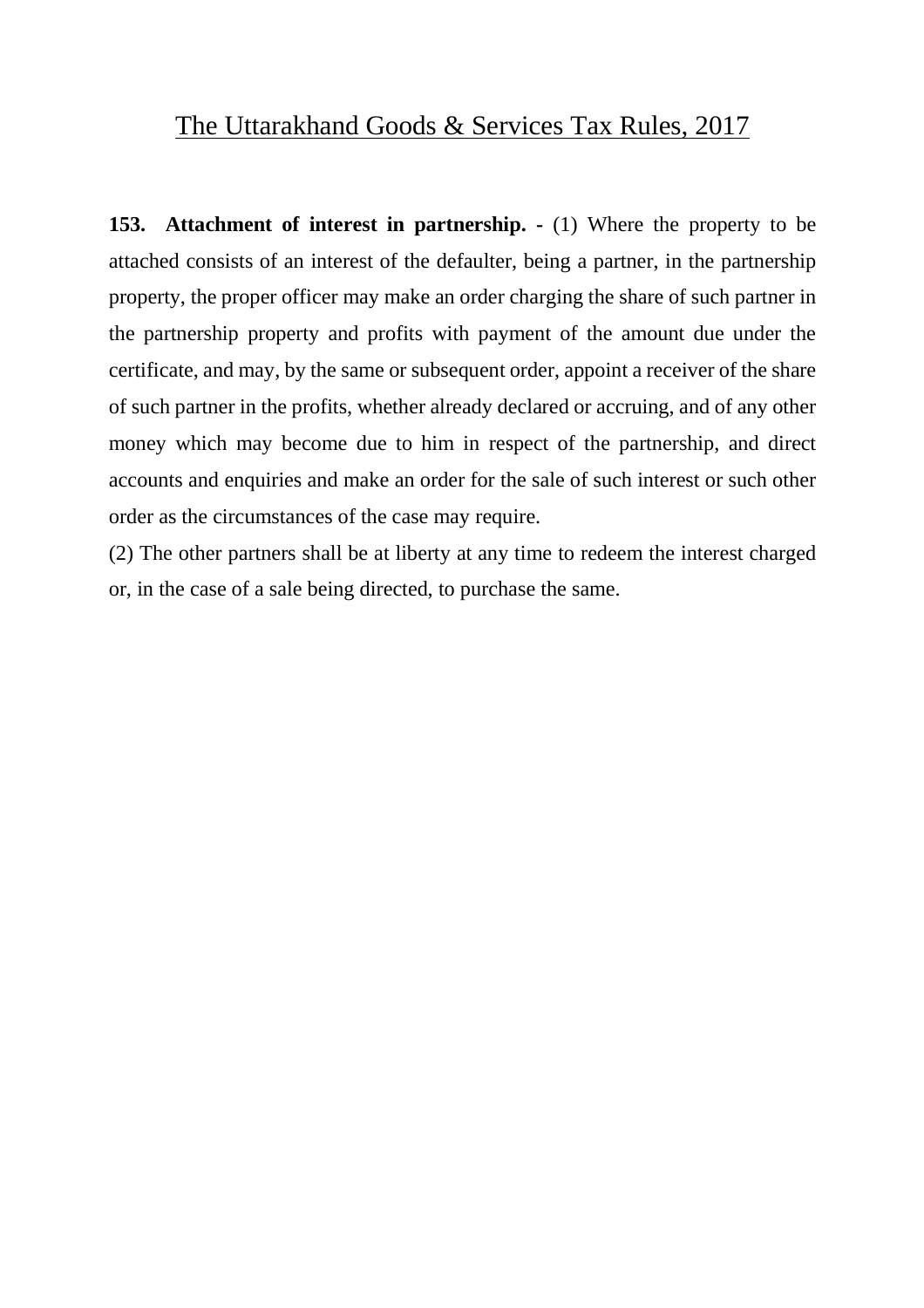#### **154. Disposal of proceeds of sale of goods and movable or immovable property.**

**-** The amounts so realised from the sale of goods, movable or immovable property, for the recovery of dues from a defaulter shall,-

(a) first, be appropriated against the administrative cost of the recovery process;

(b) next, be appropriated against the amount to be recovered;

(c) next, be appropriated against any other amount due from the defaulter under the Act or the Central Goods and Services Tax Act, 2017 or the Integrated Goods and Services Tax Act, 2017 and the rules made thereunder; and

(d) any balance, be paid to the defaulter.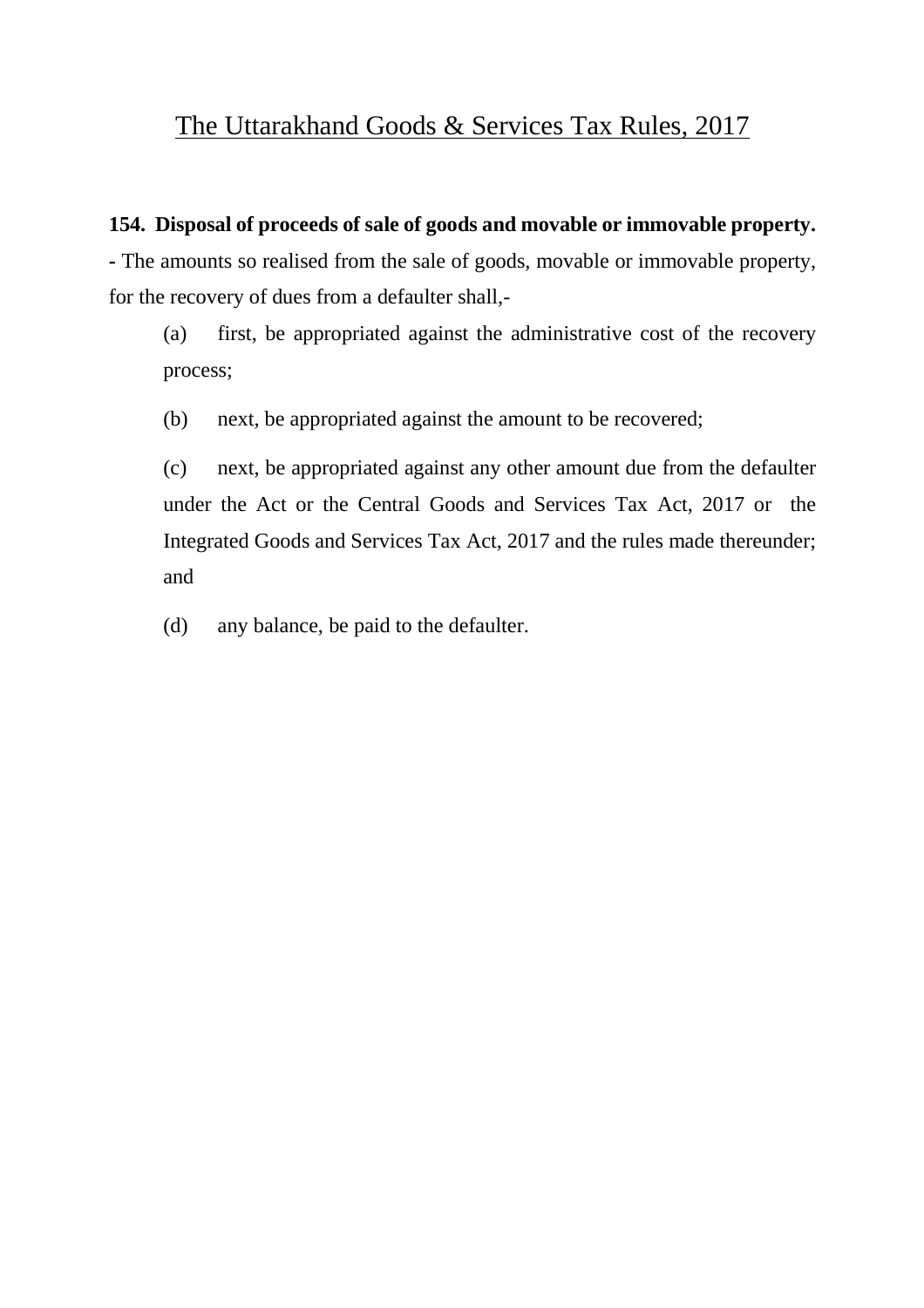**155. Recovery through land revenue authority. -** Where an amount is to be recovered in accordance with the provisions of clause (e) of sub-section (1) of section 79, the proper officer shall send a certificate to the Collector or Deputy Commissioner of the district or any other officer authorised in this behalf in **FORM GST DRC - 18** to recover from the person concerned, the amount specified in the certificate as if it were an arrear of land revenue.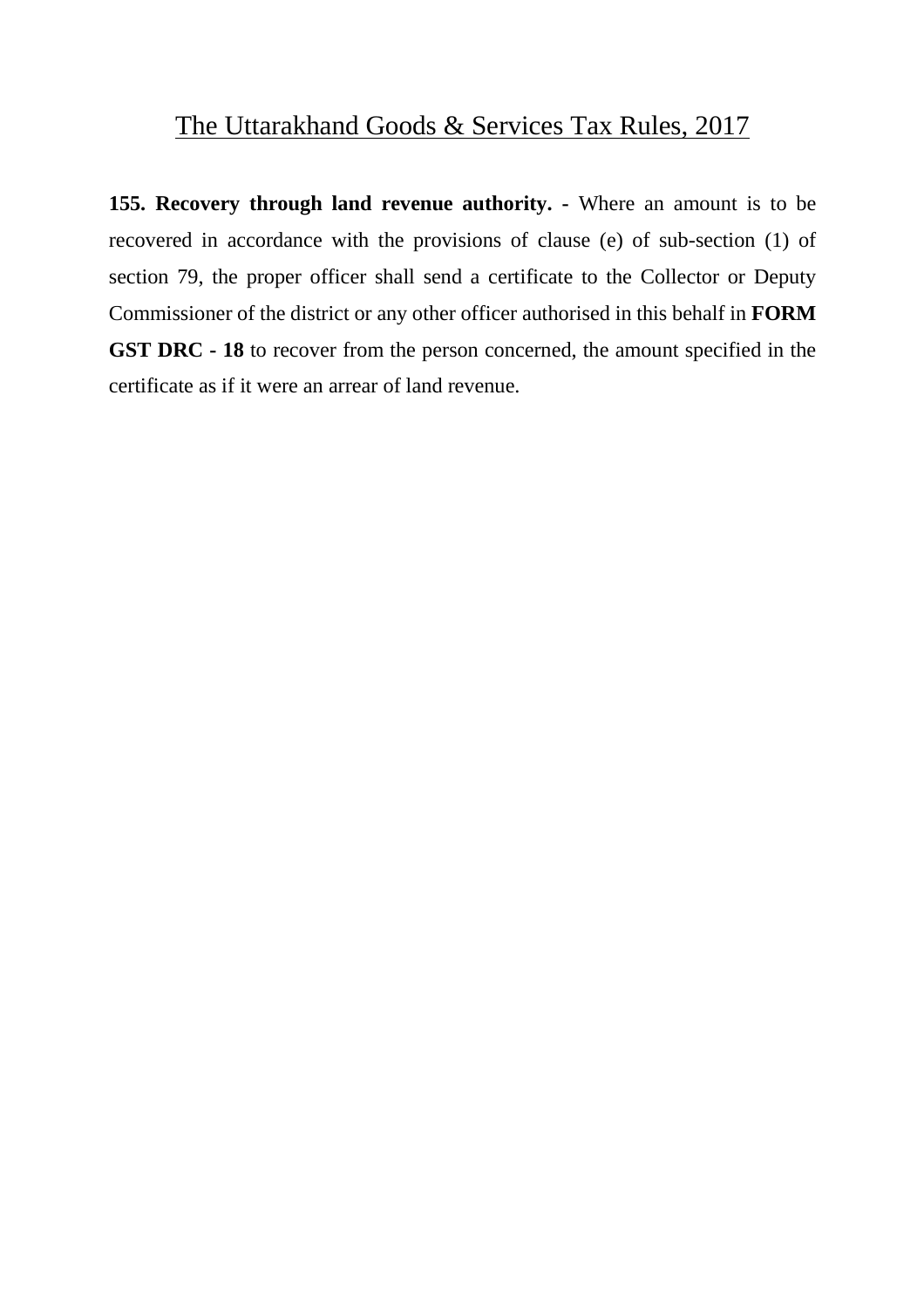**156. Recovery through court. -** Where an amount is to be recovered as if it were a fine imposed under the Code of Criminal Procedure, 1973, the proper officer shall make an application before the appropriate Magistrate in accordance with the provisions of clause (f) of sub-section (1) of section 79 in **FORM GST DRC - 19** to recover from the person concerned, the amount specified thereunder as if it were a fine imposed by him.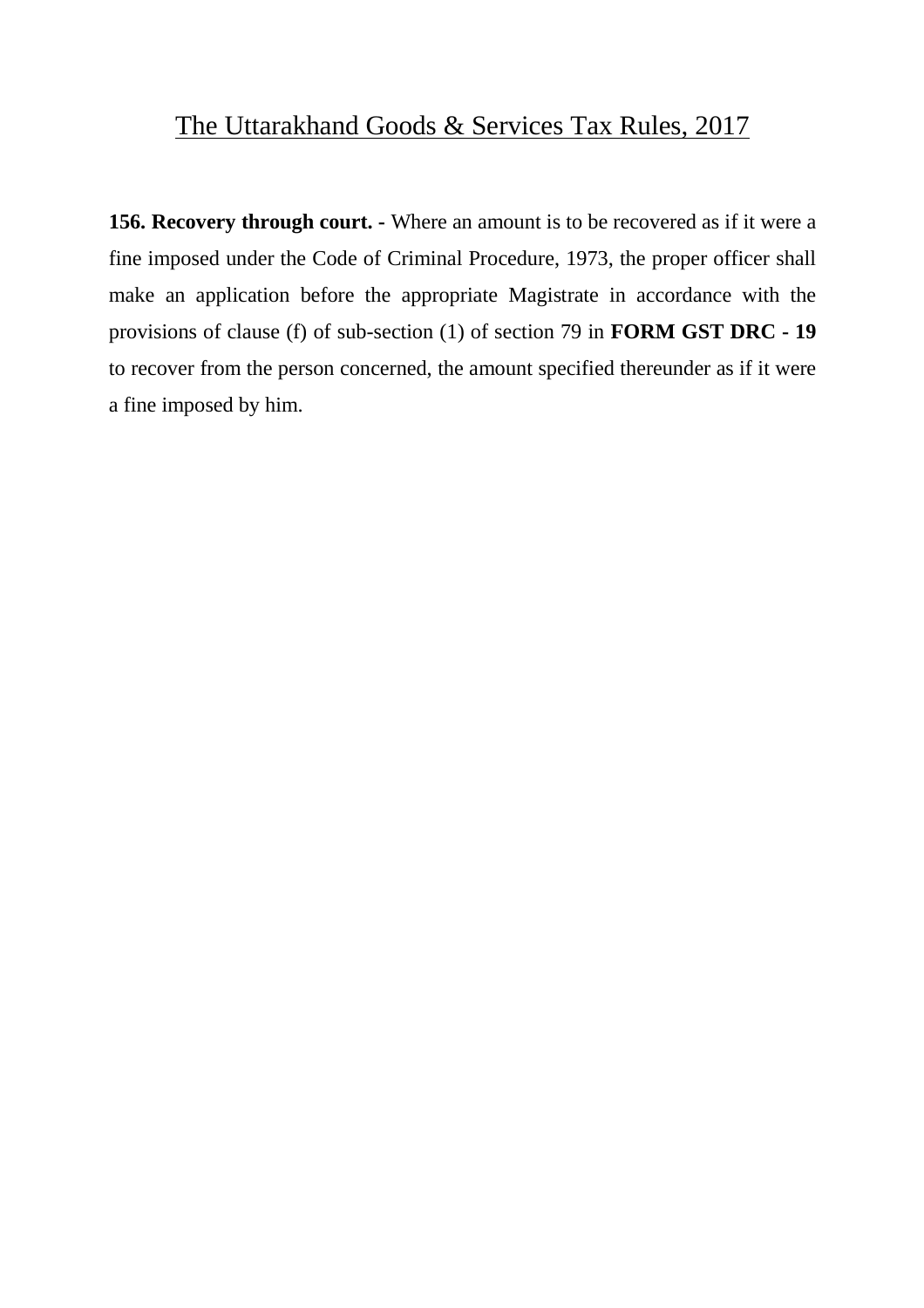**157. Recovery from surety. -** Where any person has become surety for the amount due by the defaulter, he may be proceeded against under this Chapter as if he were the defaulter.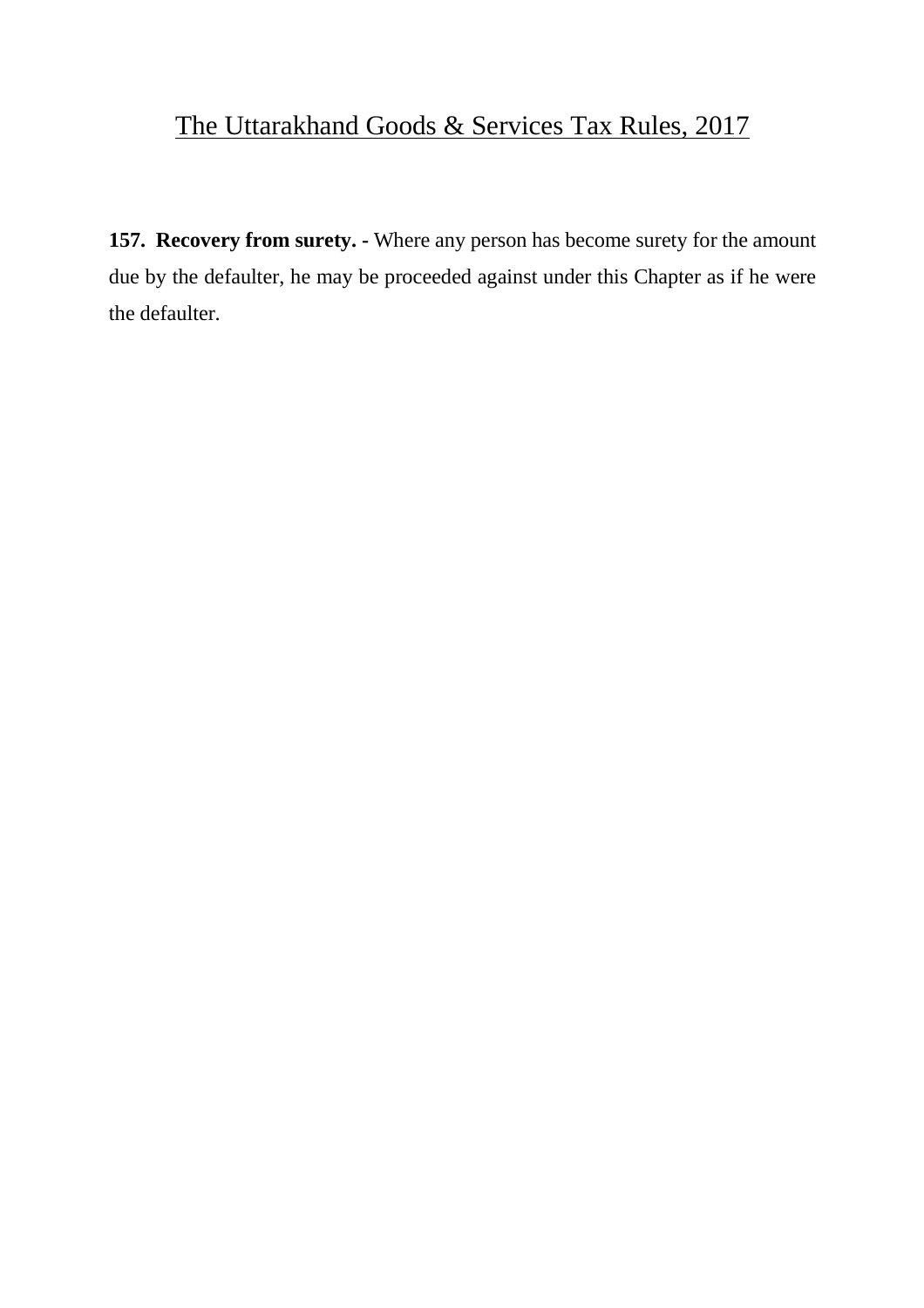**158. Payment of tax and other amounts in installments. - (**1) On an application filed electronically by a taxable person, in **FORM GST DRC-20**, seeking extension of time for the payment of taxes or any amount due under the Act or for allowing payment of such taxes or amount in installments in accordance with the provisions of section 80, the Commissioner shall call for a report from the jurisdictional officer about the financial ability of the taxable person to pay the said amount.

(2) Upon consideration of the request of the taxable person and the report of the jurisdictional officer, the Commissioner may issue an order in **FORM GST DRC-21** allowing the taxable person further time to make payment and/or to pay the amount in such monthly instalments, not exceeding twenty-four, as he may deem fit.

(3) The facility referred to in sub-rule (2) shall not be allowed where-

- (a) the taxable person has already defaulted on the payment of any amount under the Act or the Central Goods and Services Tax Act, 2017 or the Integrated Goods and Services Tax Act, 2017 for which the recovery process is on;
- (b) the taxable person has not been allowed to make payment in installments in the preceding financial year under the Act or the Central Goods and Services Tax Act, 2017 or the Integrated Goods and Services Tax Act, 2017 ;
- (c) the amount for which installment facility is sought is less than twenty–five thousand rupees.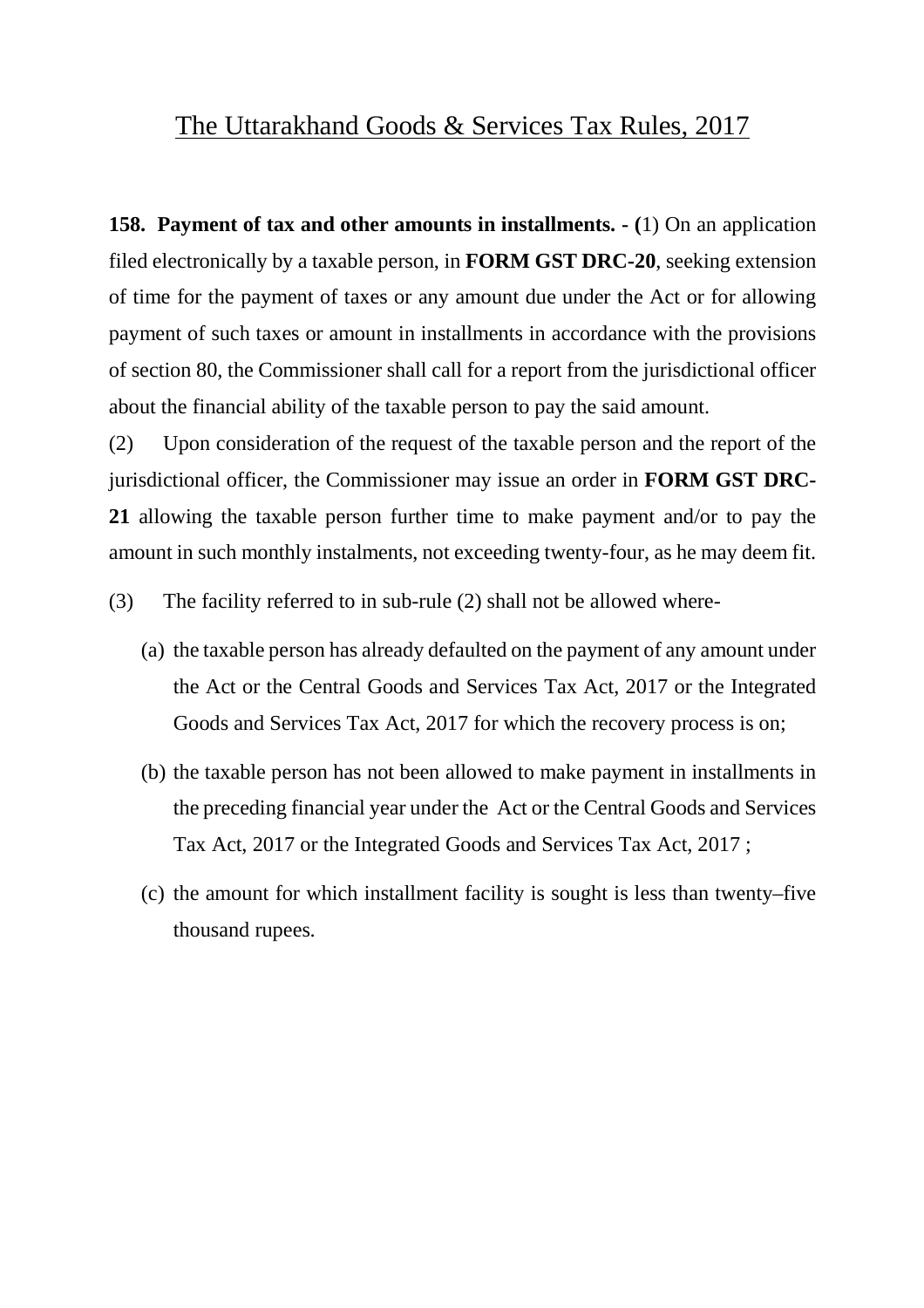**159. Provisional attachment of property. - (**1) Where the Commissioner decides to attach any property, including bank account in accordance with the provisions of section 83, he shall pass an order in **FORM GST DRC-22** to that effect mentioning therein, the details of property which is attached.

(2) The Commissioner shall send a copy of the order of attachment to the concerned Revenue Authority or Transport Authority or any such Authority to place encumbrance on the said movable or immovable property, which shall be removed only on the written instructions from the Commissioner to that effect.

(3) Where the property attached is of perishable or hazardous nature, and if the taxable person pays an amount equivalent to the market price of such property or the amount that is or may become payable by the taxable person, whichever is lower, then such property shall be released forthwith, by an order in **FORM GST DRC-23**, on proof of payment.

(4) Where the taxable person fails to pay the amount referred to in sub-rule (3) in respect of the said property of perishable or hazardous nature, the Commissioner may dispose of such property and the amount realized thereby shall be adjusted against the tax, interest, penalty, fee or any other amount payable by the taxable person.

(5) Any person whose property is attached may, within seven days of the attachment under sub-rule (1), file an objection to the effect that the property attached was or is not liable to attachment, and the Commissioner may, after affording an opportunity of being heard to the person filing the objection, release the said property by an order in **FORM GST DRC-23**.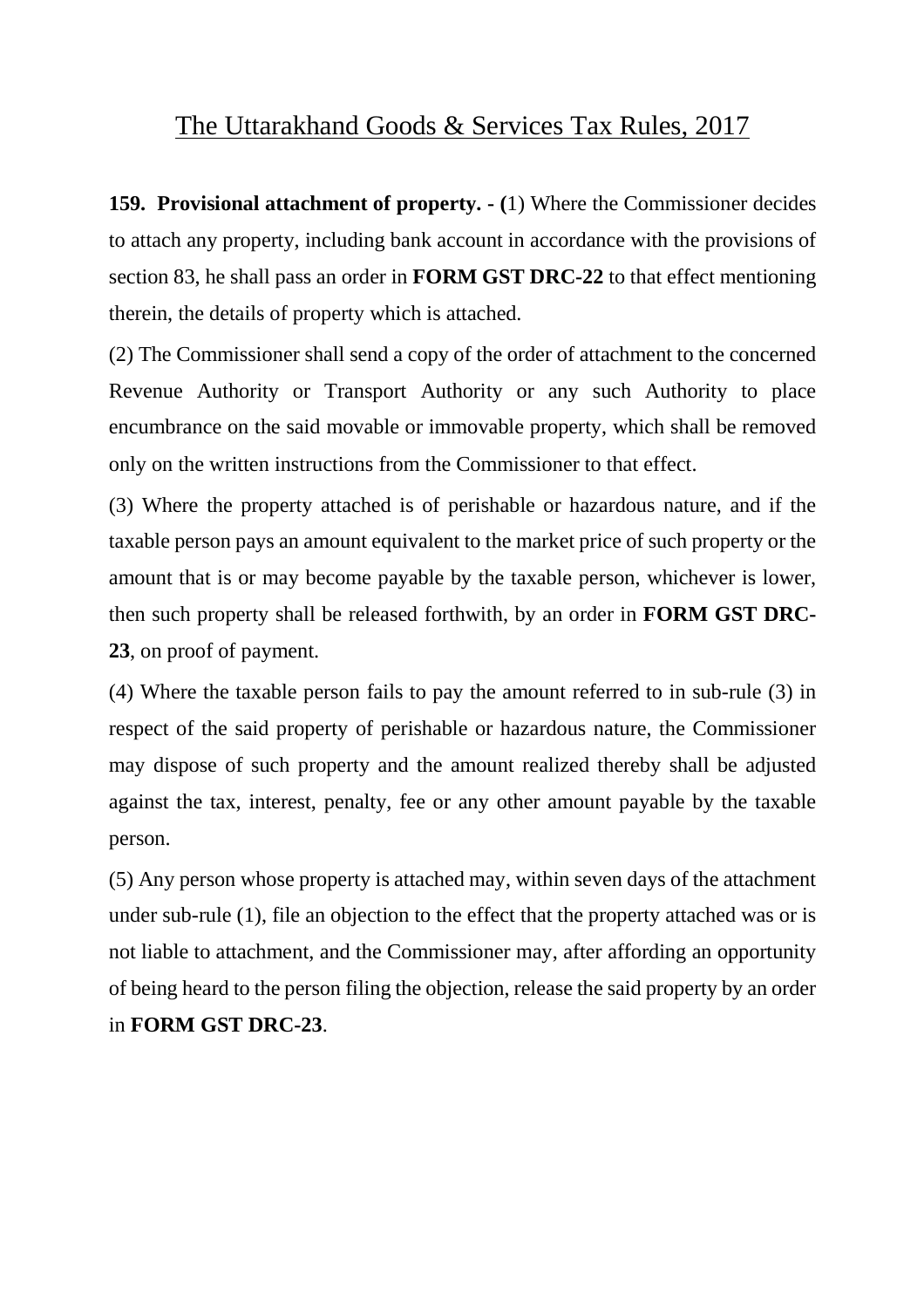(6) The Commissioner may, upon being satisfied that the property was, or is no longer liable for attachment, release such property by issuing an order in **FORM GST DRC-23**.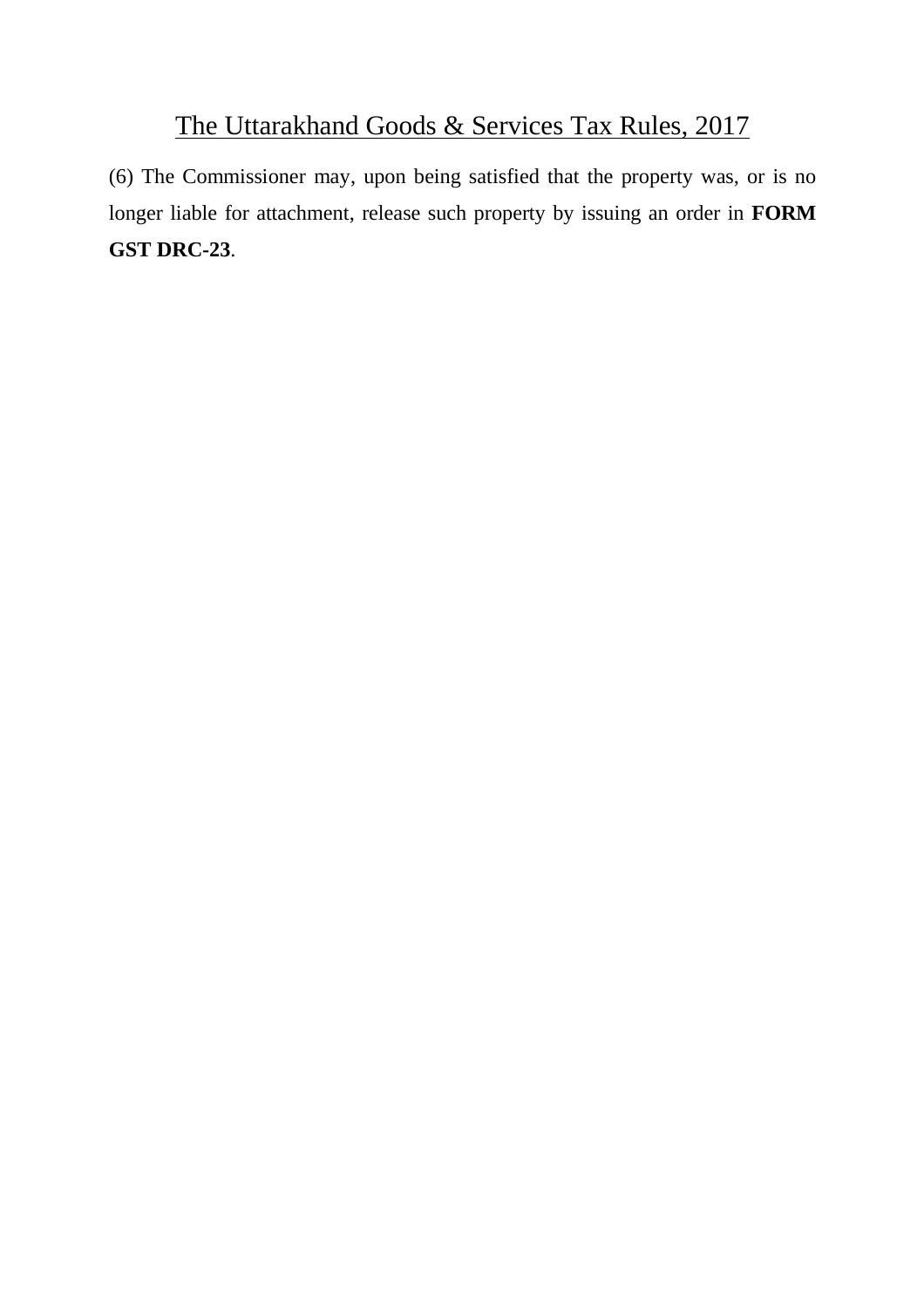**160. Recovery from company in liquidation**. **-** Where the company is under liquidation as specified in section 88, the Commissioner shall notify the liquidator for the recovery of any amount representing tax, interest, penalty or any other amount due under the Act in **FORM GST DRC-24**.